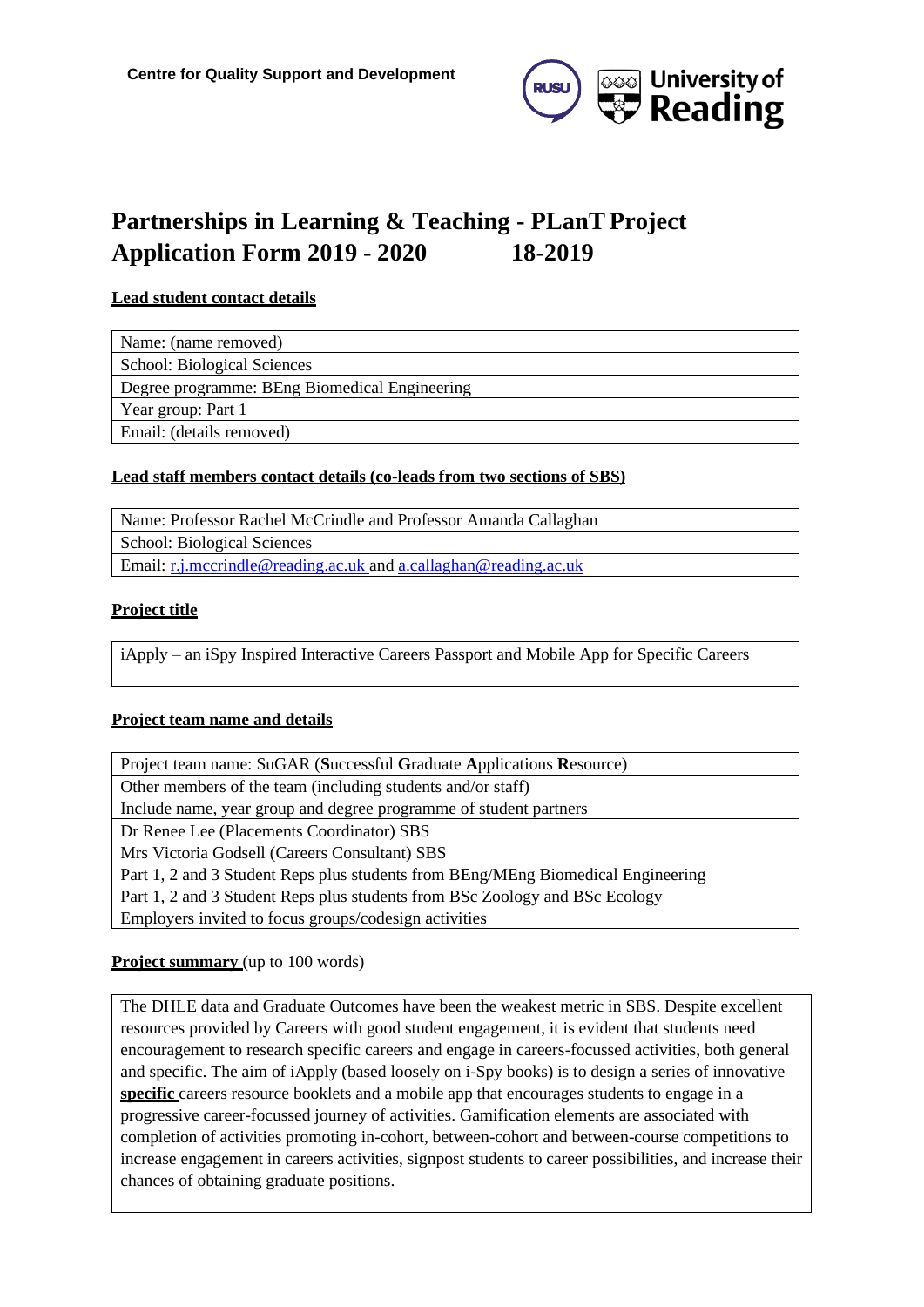## **Project objectives, anticipated outcomes and outputs/deliverables** (bullet points)

Please note the anticipated benefits for students, staff, department/school, institution etc.

#### **Objectives**

• To co-design with our students, and selected employers, a series of innovative career-specific resource booklets and a mobile app that encourages students to engage in a progressive careers-focussed journey of activities throughout their period of study at Reading and into their first graduate careers.

## **Outcomes (anticipated benefits)**

- Students: an easy to use resource to ensure they maximise careers opportunities as they progress through their degree; a means of recording their careers engagement; a way of keeping track of activities undertaken that will be useful for their CVs and for discussing at interview, particularly with regards to specific career areas.
- Staff: a resource that can be used as a point of discussion in tutor meetings; a way of identifying students who are not engaging with the careers process; a way of identifying students who might benefit from additional advice to realise the careers that are open to them.
- SBS: being the School leading on the employability agenda within the University; highly satisfied students (links to NSS and TEF); excellent employability figures and scores; a means of staying more engaged with our alumni; increased applications to SBS courses.
- Institution: being a University that is leading student employability in the UK; overall benefits from increased SBS NSS, TEF, DHLE employability stats; visibility as a leader in the field through presentations at national conferences; potential for innovative entry to careers awards

#### **Outputs**

• Two printed iApply booklets (Careers in Biomedical Engineering and Careers in Wildlife Conservation) for piloting with SBS students which are based on the concept of i-Spy books which were (and still are) developed for children on a range of subjects. As objects listed are spotted, the book provides a record of the event with the opportunity to gain points, varying according to how unusual the sight, or in this case, how important the skill – example features are indicated in Figure 1 (with appropriate changes to be made during the co-design process so suitable for a university aged/skilled audience).



**Figure 1 – Translation of i-Spy concept to i-Apply booklet (and app design)**

- Focus group data (from students and employers) to inform co-design and development of physical/online booklet (produced as part of PLanT project).
- Co-design of a mobile app version of the booklet (funding to develop the app will be applied for in the T&L awards in February 2020)
- Feedback via a Google Docs survey on the booklets and app design from the wider SBS student community, SBS Board for Teaching and Learning, employers and staff in general
- T&L Blog posts on the project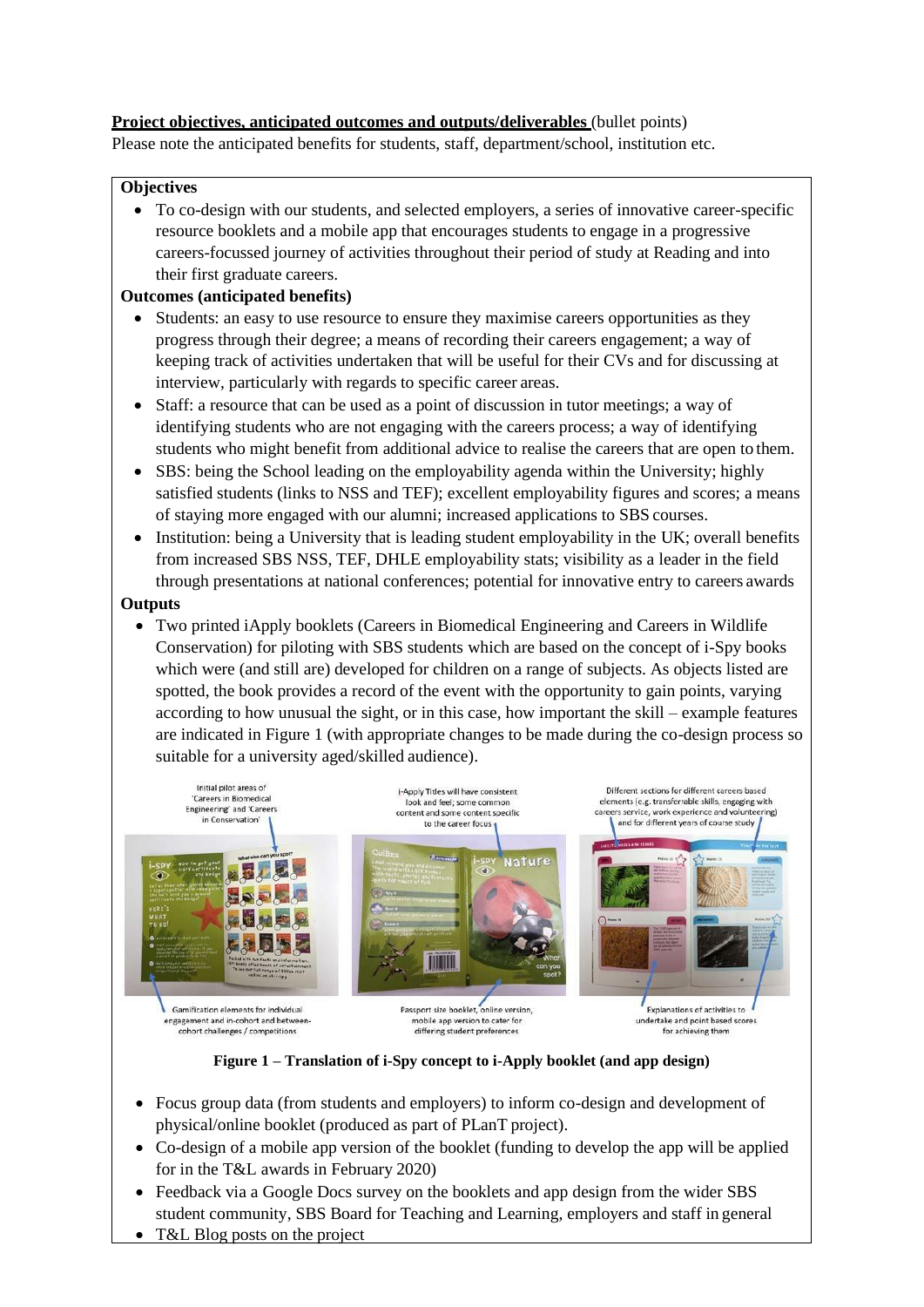#### **Project description** (up to 500 words in total)

#### **Describe the proposed project including each of the following:**

#### **How will students work as partners with staff in the design and delivery of the project?**

Rachel McCrindle (BME lead) and Amanda Callaghan (Conservation lead) in conjunction with, Victoria Godsell (Careers) and Renee Lee (SBS Placements) will develop early 'raw' prototype booklet ideas.

Driven by (name removed) (Lead Student Applicant) and student reps from each of the degrees (Biomedical Engineering, Ecology and Wildlife Conservation and Zoology) a student focus group and co-design activity will be organised in collaboration with employers for each course.

The purpose of these activities will be to 1) gain feedback on the iApply concept and early prototype booklets; 2) gather student and employer input on what should be in the booklet/app and how it would best be presented to students for maximum uptake; and 3) co-design of the booklet/mobile app.

Based on the co-design activities, draft iApply Booklets (Careers in Biomedical Engineering and Careers in Wildlife Conservation) will be produced and printed by the University Media Unit as well as made available online. Designs for the app version will also be published for feedback.

Student reps will engage with their cohorts to distribute versions to all students together with an online survey for feedback, further suggestions, amendments and additions.

Students and staff involved on the project will review responses and amend booklet/app design accordingly.

Students and staff will jointly apply for T&L funding to create an online app version and to distribute to all students for start of 2021-22 academic year.

# **What does success look like and what are the anticipated impacts of the project?**

- Students engage with the process and iApply resources.
- Employers are positive about the approach.
- An application is made to the T&L Development Fund to create the App version
- Students better understand skills and experience required for specific careers

#### **When do you anticipate that you will be able to demonstrate this impact?**

• From Summer term 2020 onwards (Booklet 2020 – App 2021)

#### **How will you evaluate the project to determine its success? How will students be involved?**

For success of iApply, we recognise the need for a student-focussed approach to be adopted. Student partners will be involved throughout the design, development and distribution process as indicated above and the wider student cohort in the piloting of the two initial iApply booklets produced.

- Short-term success measures –– number of students involved and their feedback
- Mid-term success measures number of students who engage with the booklets (and ultimately the app); engage with careers related activities; increase in take-up of placement/volunteering activities etc.
- Long-term success measures improved KPIs related to student employability, TEF and 18-month DHLE Employment statistics.

## **How will the project outcomes be disseminated? How will students be involved?**

Outcomes will be disseminated:

- To all students via the student reps
- To staff in SBS via the School Board for T&L and our Good Teaching Practice meetings
- To staff in the University through CQSD events and UTF/NTFCoPs
- To the wider education community through T&L conferences and Student as Partner Conferences (e.g. Advance HE STEM conference and British Ecological Society Careers Conference).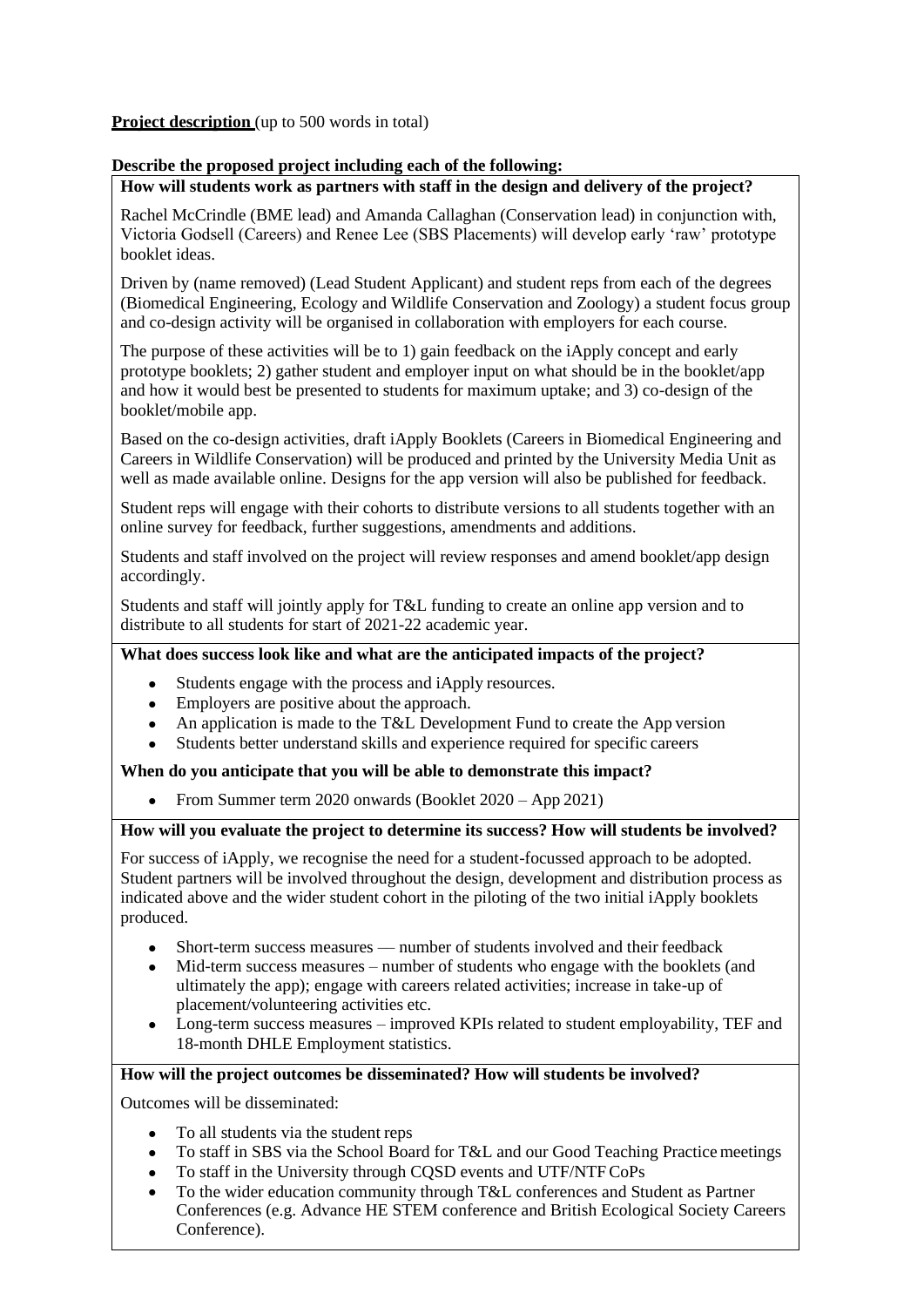**How does the project support your School/Department's Teaching and Learning Plan and the University's [Teaching and Learning Strategy?](https://www.reading.ac.uk/about/teaching-and-learning/t-and-l-strategy.aspx)**

The iApply project links with SBS's Teaching & Learning Plan by ensuring that all our students are signposted to the range of careers appropriate to their degrees and that they are aware of the diverse range of opportunities and services that they can take up to achieve this. In particular low employability of Zoology students nationally has been highlighted in SPELT.

iApply also links firmly with the University's T&L Strategy 2018-2021 through offering students an outstanding learning experience by equipping them "with the aspirations, confidence and skills to become highly employable graduates who are sought after by employers, both nationally and internationally, and are able to respond to diverse opportunities and challenges" enables by supporting our students with iApply "to access and understand the value of work-based learning, career development, student mobility and global engagement opportunities"

**Briefly outline plans for project-related activities to continue beyond this PLanT project and/or for project outcomes to be realised in a sustainable way:**

If the two pilot areas are successful it is intended that further booklets will be developed for other specific career areas in SBS.

If the approach is successful in SBS, we will look to transfer the approach wider across the University.

We will apply to the Teaching & Learning Development Fund (Feb 2020) to get the additional resource required to create a mobile app version of the booklets and to implement the designs generated by the students as part of the PLanT project. Development of an app version will also allow the project outcomes to be easily updated as well as environmentally sustainable.

| Project start date: January 6th 2020         |  |
|----------------------------------------------|--|
| Project end date: 30 <sup>th</sup> June 2020 |  |

#### **Budget details**

| <b>Brief outline of project</b><br><b>activities</b>                                  | <b>Activity start date and</b><br>end date      | Approximate costs associated with<br>the activity. (Note: All claims and/or |
|---------------------------------------------------------------------------------------|-------------------------------------------------|-----------------------------------------------------------------------------|
|                                                                                       |                                                 | expenses need to be arranged before 30 <sup>th</sup> June<br>2020)          |
| Initial designs and content                                                           | Jan $6^{th}$ – Jan $20^{th}$ 2020               |                                                                             |
| Focus Groups/Codesign<br>activities (BME)                                             | Week $20th$ Jan $2020$                          | £150 food/refreshments for focus<br>groups/co-design activities/materials   |
| Focus Groups/Codesign<br>activities (Conservation)                                    | Week $27th$ Jan 2020                            | £150 food/refreshments for focus<br>groups/co-design activities/materials   |
| Application to T&L<br>Development Fund                                                | Feb $20^{th}$ 2020                              |                                                                             |
| Initial Feedback from students<br><b>Amendment Phase</b><br>Printing and Distribution | March $24^{th}$ 2020<br>April 2020<br>June 2020 | £200 Printing costs for booklets                                            |